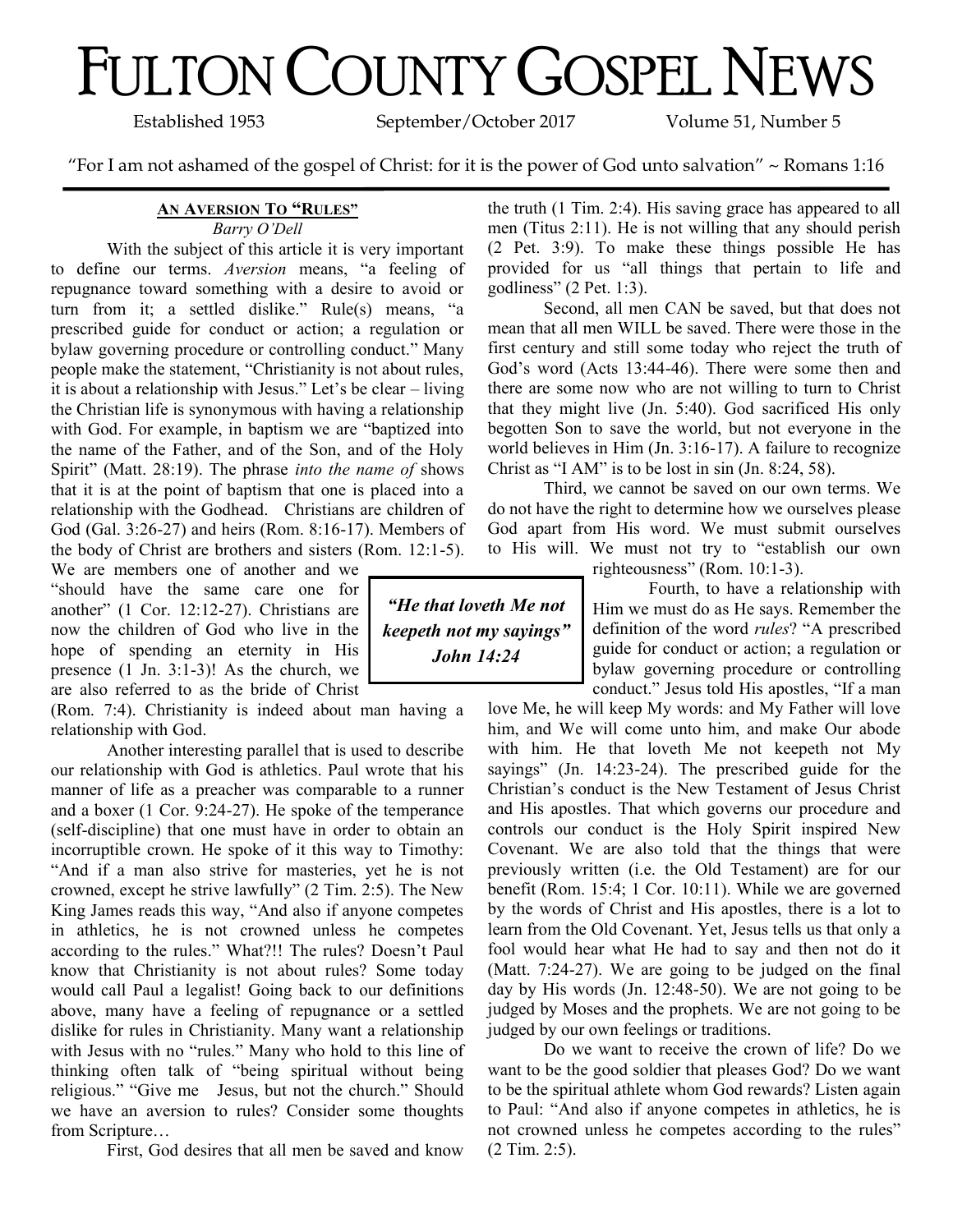# **THE AUTHORITY OF APOSTOLIC LITERATURE**

*David Lemmons*

I can recall a time when many brethren began to speak about the matter of "plugging into the power" of the gospel accounts. By this figure they were seeking to draw a line of distinction between the writings of Matthew, Mark, Luke, and John and the other sections of the New Testament. Those using this figure were interested in drawing more attention to this section of the New Testament because, according to them, this is where the "real" power is to be found in Scripture. They actually tried to draw our attention away from the epistles in favor of concentrating on the first four books. Along with many others, I believed (at the time) they had somewhat of an aversion to doctrinal matters addressed so thoroughly in the rest of the New Testament. To make such a division is certainly an attack on God's Book, and it was properly resisted by faithful brethren to the degree that we do not hear so much of this idea any more. Had this concept been widely accepted, the numbers of the faithful today would have been so greatly diminished!

There is a letter mentioned in Acts 15 which demonstrates quite well the power and authority of the apostles' writing. Acts 15 deals with the false teaching of the Judaizing teachers that Gentiles must be circumcised

before they could be saved. Luke begins the chapter with these words: "And certain men which came down from Judaea taught the brethren, and said, Except ye be circumcised after the manner of Moses, ye cannot be saved" (Acts 15:1). This matter

became the subject of a meeting requested by Paul and Barnabas (v. 2-6). Notice that the apostles and elders came together to deal with this problem. That which came out of this meeting was a letter authoritatively answering this question of circumcising Gentiles and brought rejoicing (Acts 15:31). The letter begins at verse 23 and continues through verse 29. When we read verse 28 we have to be impressed with the claim of authority presented: "For it seemed good to the Holy Ghost, and to us, to lay upon you no greater burden than these necessary things." The document carried forth to Antioch thus is to be accepted based upon the authority of the Holy Spirit!

How is it that a letter written by apostles carries such weight? The answer is quite simple. These men, the apostles of Christ, had received a promised blessing from the Lord Jesus Christ. That promised blessing was that they would be guided into ALL truth. John 16:13 is the record of that promise: "Howbeit when he, the Spirit of truth, is come, he will guide you into all truth: for he shall not speak of himself; but whatsoever he shall hear, that shall he speak: and he will shew you things to come." The same promise is stated by Jesus in similar words in John 14:26: "But the Comforter, which is the Holy Ghost, whom the Father will send in my name, he shall teach you all things, and bring all things to your remembrance, whatsoever I have said unto you." Thankfully, mankind would not have to rely upon the memory of any one apostle nor the collective memories of all of the apostles to teach God's will authoritatively! Rather, their teaching, their writing, would be guided by the Comforter, the Holy Spirit. How blessed we are that this is the case! Not only would this be true for the apostles, but also for certain ones to whom they would pass on the gift of prophecy. Prophecy was one of the nine spiritual gifts listed in 1 Corinthians 12:8-10. The day such authority first became a reality for these apostles was that Pentecost Day described in Acts 2, when the apostles finally received the promised power: "But ye shall receive power, after that the Holy Ghost is come upon you: and ye shall be witnesses unto me both in Jerusalem, and in all Judaea, and in Samaria, and unto the uttermost part of the earth" (Acts 1:8).

Please consider how beautifully the Apostle Paul describes the church of Christ in Ephesians 2:19-22! Having such a description ought to provide all Christians powerful motivation to love the church and to work diligently to promote her welfare in every possible way. He uses three figures to paint the word picture of the blessedness of being in Christ: a kingdom, a family, and a building. He helps you and me to see that God's building,

> the church, rests upon the foundation of Jesus Christ as the chief corner stone (v. 20). The practical means of the Christ being the church's foundation is through His teaching provided us by the apostles and inspired prophets. Their writing, preserved

for us in the New Testament, provides the foundation that promotes the well-being of the body of Christ. That is so vital for all men everywhere to know.

The most damaging and hurtful way to attack the unity that Paul wrote so much about in Ephesians, and that Jesus prayed for in John 17, is to seek to spread the authority of Christ to unauthorized sources. Some groups today say that they love the Bible and promote the Bible, but they also have as authority added books (e.g., Book of Mormon, Doctrines and Covenants, The Pearl of Great Price). Others would have us submit to church tradition and the words of the pope. Some reject extra books and church tradition, but would promote so-called "Pentecostal experiences" as authoritative. Then there are always those creed-books of men. None of these latter day revelations are in any way authoritative.

When we make the commitment to go back to the Bible, we stand firmly on the authority Jesus granted the apostles. Their writing in the New Testament will bless us with correct doctrine. We have no need to reject any part of the 27 books of the New Testament. Rather, we must live in that doctrine (2 John 9)!

*David preaches for the Maple Hill church of Christ in Benton, KY*

*"...their writing would be guided by the Comforter, the Holy Spirit."*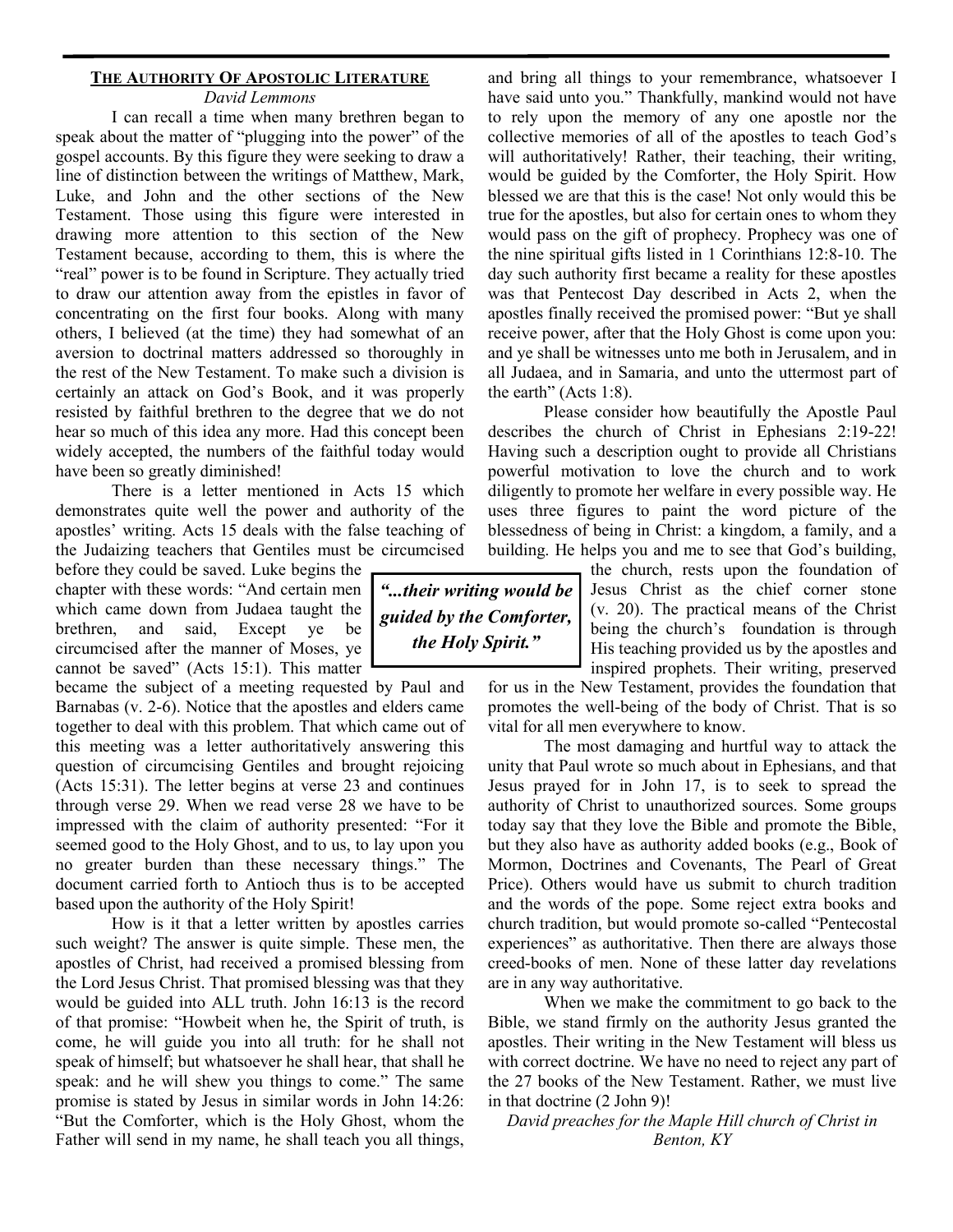# **A PATTERN TO BE FOLLOWED**

*Russ Earl*

What is a pattern? "Something designed or used as a model for making things" (Merriam-Webster). In the Bible we find words like pattern, form, and example. What does this mean? Is there a pattern, form, or example that we are to follow? Let's see what the Bible says.

### **IS THERE A PATTERN IN THE BIBLE?**

We find examples of patterns in the Old Testament: 1) Noah did according to all that God had commanded him (Gen 6:22; 7:15). God gave Noah a pattern to follow and Noah followed it. 2) Israel did "according to the word of Moses"  $(Ex\ 12:35; \ 12:50;$  $17:1$ ;  $39:42$ ). 3) Aaron and his sons did "according to all that I have commanded thee" (Ex 29:35). We could give many more examples of a pattern being followed in the Old Testament. Does the New Testament have forms or patterns? Let's look at some scriptures and see for ourselves.

**ROMANS 6:17** - "*But God be thanked, that ye were the servants of sin, but ye have obeyed from the heart that form of doctrine which was delivered you.*" What does

this verse tell us? What did they obey? Paul was thankful that these individuals were no longer servants of sin. But, how did they come out of sin? What did they do? Paul wrote "*but ye have obeyed from the* 

*heart that form of doctrine*". There are various forms of doctrine in the world today. However, there is only one form of *true* doctrine. There is only one form of doctrine, that when obeyed, brings man to God. This is what these individuals followed. They followed the form or pattern of doctrine that provides the forgiveness of sins. These individuals had this form of doctrine, this teaching delivered to them. It was delivered from God to them by men like Paul and others who would preach in Rome. What was the form of doctrine they obeyed that freed them from sin (6:18)? Romans 6:3-4 reveals to us that they had been buried in baptism and had been raised to walk in newness of life. Incidentally, this is exactly the same message that saved the Corinthians (1 Cor. 15:1-4).

**ACTS 18:8 -** "*And Crispus, the chief ruler of the synagogue, believed on the Lord with all his house; and many of the Corinthians hearing believed, and were baptized*." These individuals also obeyed a form of doctrine. The form of doctrine is found in their actions. Crispus and his household obeyed a form of doctrine by first hearing God's Word. They then continued to obey a form of doctrine when they believed in Christ as the Son of God and were baptized

*"There is only one form of doctrine that, when obeyed, brings man to God."*

for the remission of sins. This same form of doctrine is found in Acts 2. Those who heard Peter's sermon on Pentecost obeyed a form of doctrine as well. What was it? They heard just as Crispus and his household did. They believed and were baptized just like Crispus and his household (Acts 2:38, 41).

#### **WHAT HAS CHRIST SAID ABOUT PATTERNS?**

Jesus said, "*He that rejecteth me, and receiveth not my words, hath one that judgeth him: the word that I have spoken, the same shall judge him in the last day*" (Jn. 12:48). Paul said that we are judged by the gospel that was delivered to him by Christ. It was the Gospel of Christ and the pattern from Christ. "*In the day when God shall judge the secrets of men by Jesus Christ according to my gospel*" (Rom. 2:16). Paul also reminds us that we are only to follow one gospel (pattern) as we read in Galatians 1:6-8. "*I marvel that ye are so soon removed from him that called you into the grace of Christ unto another gospel: Which is not another; but there be some that trouble you, and would pervert the gospel of Christ. But though we, or an angel from heaven, preach any other gospel unto you than that which we have preached unto you, let him be* 

*accursed*."

**ACTS 22:16 -** "*And now why tarriest thou? arise, and be baptized, and wash away thy sins, calling on the name of the Lord.*" What did Saul do when he

obeyed? He obeyed the form of doctrine (the gospel) that was taught to him by Ananias (Acts 9:17-18). This form of doctrine (the gospel) included being baptized. So following the pattern found in the New Testament results in obeying the gospel, as Christ gave the pattern of obedience. There is even a pattern for worship given to man by God through Christ and His apostles. While there are those today who deny any pattern, form, or example that is to be followed, an honest person can see that there are numerous examples of a pattern throughout the Bible - over and over again. To deny a pattern in the Bible is to deny and reject the words of Christ (Jn. 12:48). When we look into God's word we find patterns. We find a pattern of worship in the Old Testament and a new pattern in the New Testament. We find a pattern to deal with sin for Israel in the Old Testament. We find a pattern to follow for the remittance of sins in the New Testament. When we follow the same patterns and forms those in the time of the apostles followed, we become what they became - New Testament Christians. Let us be humble enough to follow the examples and patterns we see in the Bible.

*Russ preaches for the Oologah church of Christ in Oologah, OK*